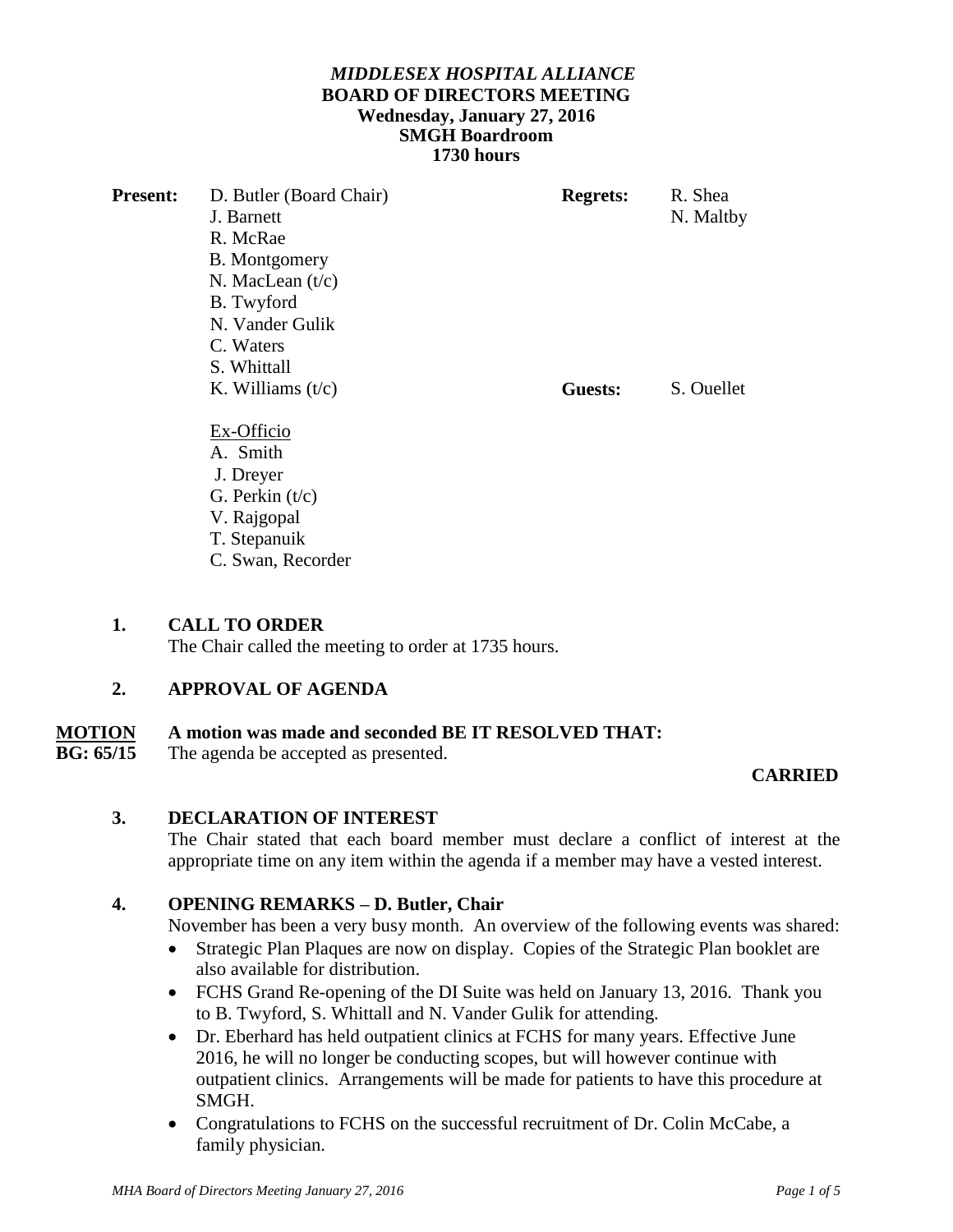- MHA Executive and the SMGH Foundation Executive have established Quarterly Meetings to continue to foster a positive and effective working relationship. The first meeting is scheduled for February 9.
- MHA Board Retreat tentatively scheduled for March will be rescheduled to later in April. Dates will be provided in the near future.
- The Clinical Services Planning Panel meetings are scheduled to start tomorrow morning.
- A meeting evaluation for tonight's meeting will be sent after tonight's meeting via monkey survey. The Board annual evaluation will be forthcoming in March.
- The Executive Committee directed the President & CEO and Chief of Staff to proceed with scheduling additional surgeries to fill current vacant OR blocks at SMGH and that surplus funds in the 2015/16 fiscal year be used to decrease the current surgical wait lists.

# **5. STORY TELLING –** Deferred**.**

#### **6. CONSENT AGENDA**

Items listed under the Consent Agenda were included with the Board package.

One amendment was noted on attendance at Quality, Utilization & Risk Management Committee Meeting by Dr. J. Dreyer.

#### **MOTION**

# **BG: 66/15 A motion was made and seconded, BE IT RESOLVED THAT:**

All Consent Agenda items, motions and recommendations be accepted as presented.

 **CARRIED**

#### **7. CEO REPORT – T. Stepanuik**

The CEO report was included in the board package. The following information was discussed:

- Physician Assisted Dying
- Smoking Legislation and MHA compliance with legislation
- Parking directive from Minister of Health.

#### **MOTION**

#### **BG: 67/15 A motion was made and seconded, BE IT RESOLVED THAT:**

The Report of the President and Chief Executive Officer be accepted as presented.

 **CARRIED**

#### **8. STRATEGIC ISSUES**

## **8.1 Clinical Services Plan Update – T. Stepanuik**

T. Stepanuik provided an overview of the four Clinical Services Panels –

- Surgical Ken Williams, Chair
- Medical Bonnie Twyford, Chair
- OB Sandy Whittall, Chair
- ER/Ambulatory Care Nick Vander Gulik Chair
- Each panel includes physicians, staff and community members.
- The mandate of the panels and the decision making criteria were provided.
- The panels are time limited with the expectation being that there will be three meetings. If more time is required, additional meetings will be scheduled.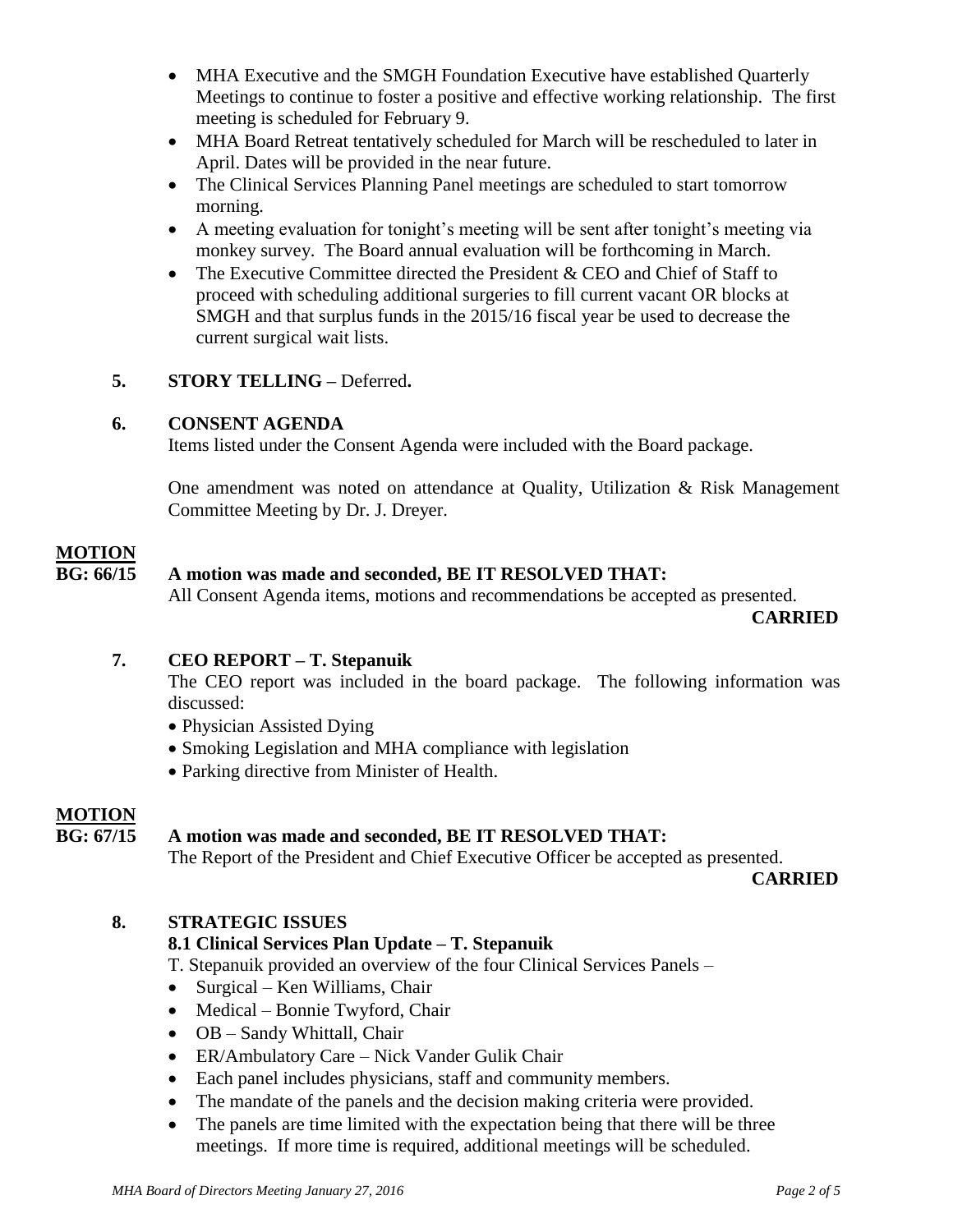- Once information from the panels has been collated, the Steering Committee will be presented with the initial results. There will also be focus groups and one on one interviews during the clinical services review.
- The MHA Board will hold a retreat in late April for discussion and preparation of the draft plan.
- Plans are to present the final plan to the MHA Board of Directors for approval in May or June, 2016.

# **8.2 SMGH QbP Activity Correspondence to the SW LHIN December 14, 2015 – T. Stepanuik**

Correspondence sent to the SW LHIN advising of the MHA's capacity to complete additional QbP Hip and/or Knee Total Joint Arthroplasties.

## **8.3 Media Attention Elective QbP's – T. Stepanuik**

T. Stepanuik discussed the coverage in the media from the SW LHIN stating that SMGH had put plans in place to postpone or cancel scheduled elective surgery procedures. M. Barrett was also contacted to discuss SMGH and the inaccurate reporting in the media and the negative impact of this misinformation. The CEOs in the SW LHIN have been contacted as well to inform them of the incorrect information reported by the media.

#### **8.3.1 Planning and Delivery of Elective Surgical Procedures – T. Stepanuik**

T. Stepanuik shared a memo addressed to the SW LHIN CEOs about Planning and Delivery of Elective Surgical Procedures. This will be an agenda item at the next CEO/SW LHIN meeting.

Following a lengthy discussion, it was agreed that a meeting would be scheduled with the Board Chair from the SW LHIN, Jeff Low, Michael Barrett, CEO SW LHIN and the Executive and CEO from Middlesex Hospital Alliance to discuss damage control for SMGH in the public domain and ensure that MHA continues to enjoy a collaborative relationship with the SW LHIN.

#### **8.4 MHA/SHHA Shared Service Agreement – CEO – K. Williams**

There is genuine interest by SHHA to continue with the MHA/SHHA CEO Purchased Services Agreement, which expire February 2, 2016. Correspondence has been sent to J. McNeilly, Board Chair of SHHA, to extend the current agreement to March 31, 2016, to provide sufficient time to negotiate a new agreement. Further details will be provided as available.

#### **8.5 Surgical Services Initiative 2015/16 Fiscal Year – D. Butler**

Please see Board Chair Opening Remarks.

### **9. Business Arising**

There was no business arising.

#### **10. New Business**

#### **10.1 Resources Committee**

#### **10.1.1 Managing of Funds in Reserve Policy – B. Montgomery**

The Resources Committee recently had a presentation from RBC Wealth Management Dominion Securities on the FCHS Investment Portfolio.B. Cunliffe, who manages the funds, was requested to review the current mix of the investments to ensure that the portfolio has the right mix of assets. Once this has been determined, the Resources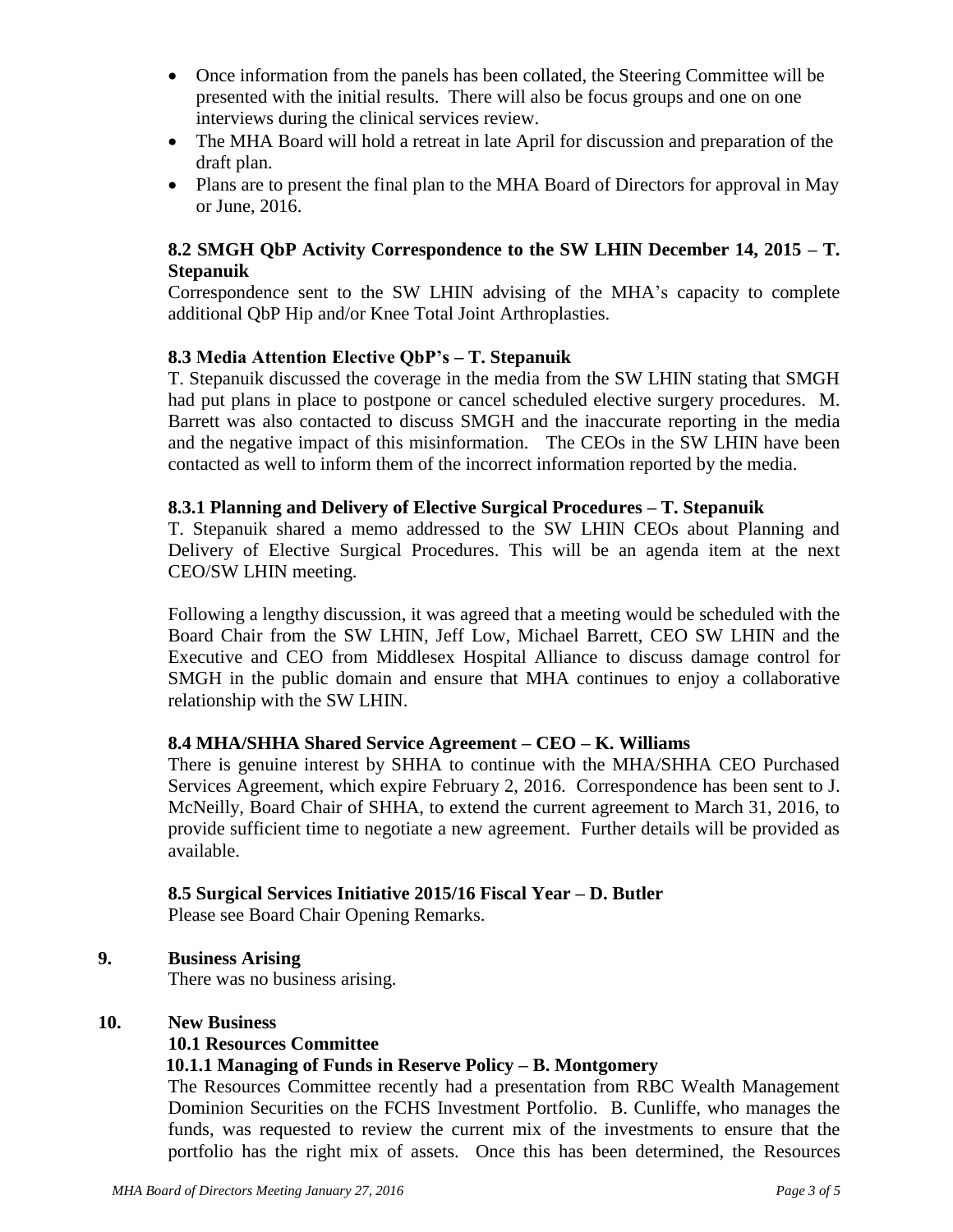Committee will review the current MHA Investment Policy. Applicable amendments will be made to this policy. Once completed, the amended policy will be presented to the Board for approval.

## **10.1.2 Funding Formula Components – A. Smith**

A. Smith provided an informative presentation to the Board of Directors on the funding formula components of the Health System Funding Reform (HSFR). A comparison was provided for funding in 2011, which was 98.5% global and 1.5% health based allocation method (HBAM) to 2014, which was comprised of 30% global funding, 40% HBAM and 30% Quality Based Procedures. HSFR's overall strategy is to increase efficiency, improve data quality and increase knowledge transfer. The three components of HSFR are: HBAM, base funding and QbP. In order for MHA to be successful, we need to invest resources in our high performing, high quality clinical teams with experts in case costing, financial analysis, project management, change management, clinical redesign and engineering, informatics, physician engagement and evaluation and benefits realization.

Questions were asked and answers provided throughout the presentation. The Chair thanked the CFO for a very informative and educational presentation, which has helped tremendously to understand the different types of funding received by SMGH.

## **10.1.3 Trane – A. Smith**

MHA continues to work towards finalizing financing for this project. The energy retrofit project addresses three areas: SMGH, FCHS and the switch gear for SMGH site. Status reports were provided for these projects.

#### **10.2 HAPS – T. Stepanuik**

The LHIN, on an annual basis, requires the hospital to submit a Hospital Accountability Planning Submission (HAPS) which is a planning document that outlines the organization's projected operating fiscal state. The HAPS does not require board sign off before submission to the LHIN. The HAPS submission deadline for 2016/17 has been extended by the LHIN.

#### **10.3 HSAA – T. Stepanuik**

The Hospital Service Accountability Agreement (H-SAA) is the official Board approved submission to the SW LHIN outlining the annual cost of operations at the hospitals. Hospitals are required to submit a balanced or positive total margin budget. The submission date for the HSAA has been extended to the end of March.

A draft of the 2016/17Operating Plan will be presented to the Resources Committee in late February.

### **10.4 Patient First Briefing Note & Discussion Paper – T. Stepanuik**

Patients First: A proposal to strengthen patient-centred care in Ontario" is intended to put patients first by addressing structural issues that create inequities. The Briefing Note included in the Board Package provided details of the initiative.

#### **10.5 FCHS New DI Equipment & Suite – S. Ouellet**

The FCHS Diagnostic Imaging Suite held its grand re-opening on January 13, 2016. There were approximately 50 guests in attendance for the opening and tour of the new suite. The FCHS Foundation representatives were also in attendance and presented the